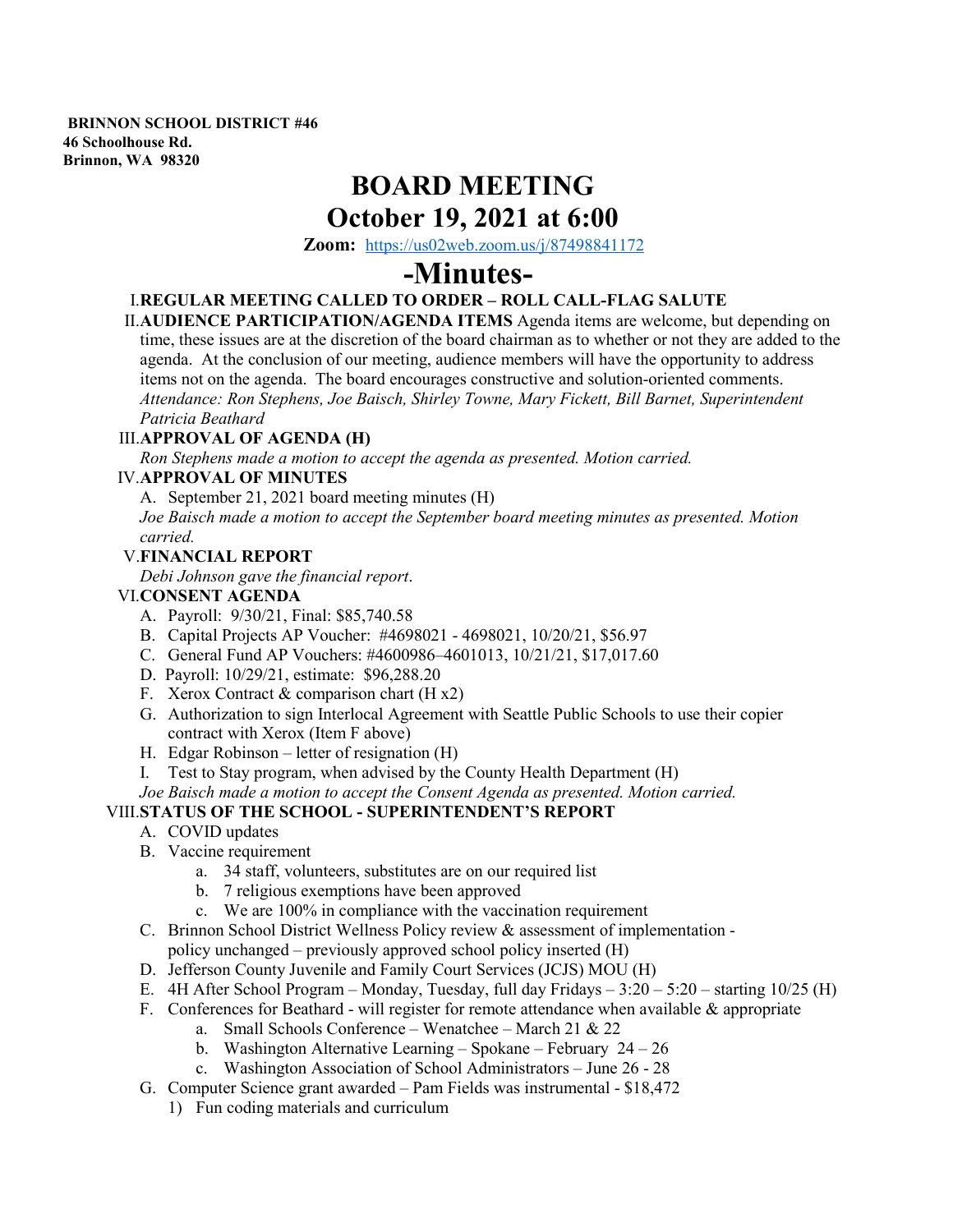2) Training & time for Pam

#### H. Upcoming grants

- 1. HKHS \$200,000
	- a. Rooftop unit in gym improve circulation filtering air in the whole school
	- b. Remove oldest unit and leave newer unit (it doesn't provide air circulation)
- 2. Urgent Repair Grant \$200,000
	- a. Electrical service upgrade upgrade required to go with the HKHS rooftop unit. Taking a chunk out of this project would leave more money in the Small Rural School Modernization Grant
- 3. ADA Grant \$100,000
	- a. Adjust the handicapped restroom
- 4. Safe School Meals Grant Proofing/Holding Oven
- 5. National School Lunch Program (NSLP) Equipment Assistance Grant Walk-in freezer
- 6. Meal Access Grant increase participation, improve meal quality, improve the equipment and facilities
- I. WAC regarding Study & Survey grant application (H)
	- a. Expected grant award approximately \$9,421.41
- J. State Testing M,W,F October 22 Nov. 1
- K. ESD114 superintendent, Greg Lynch, has requested that you vote in the ESD board member election – ballots are being mailed out today
- L. School email addresses where are we?
- M. TEAMS access where are we?

#### IX.**FACILITIES**

A. Modular building - \$350,000 - \$185,000 = \$165,000 – we have used \$16,707 of the budgeted overage.

| <b>Elevation certificates</b>                                             | \$2,400  |
|---------------------------------------------------------------------------|----------|
| Wetland & Habitat Survey                                                  | \$4,228  |
| Permit                                                                    | \$1,773  |
| Tree cut to ground level $&$ cleanup – Justin Reeves                      | \$2,198  |
| Removal of fire alarm items- save for new modular building                | \$2,608  |
| Line locator service                                                      | \$3,500  |
| Site Work $(CO \#3)$ & Project Management - billing soon                  | \$40,654 |
| Concrete/Foundation - billing soon                                        | \$35,220 |
| Transport Building - billing soon!                                        | \$7,683  |
| Install Building – billing soon                                           | \$26,159 |
| Porch & Ramp Covers (CO #4) - District funded                             |          |
| Install Electricity (10/13-14)                                            |          |
| Re-install fire alarm system $(10/15, 10/18)$                             |          |
| Re-install and modify front ramp                                          | \$6,099  |
| Install emergency exit stairs                                             | \$4,631  |
| Move power/cable for internet dish – K20/Star Touch - billed to District? |          |
| Interior internet wiring (10/20)                                          |          |
| Moving in                                                                 |          |

- B. Modular building updates
	- Change order  $#$ <sup>4</sup> Porch & Ramp Covers (Hx2)
		- 1. Power is in
		- 1. WiFi goes in Wednesday

X.**BOARD MEMBERS REPORTS**

XI.**AUDIENCE PARTICIPATION**